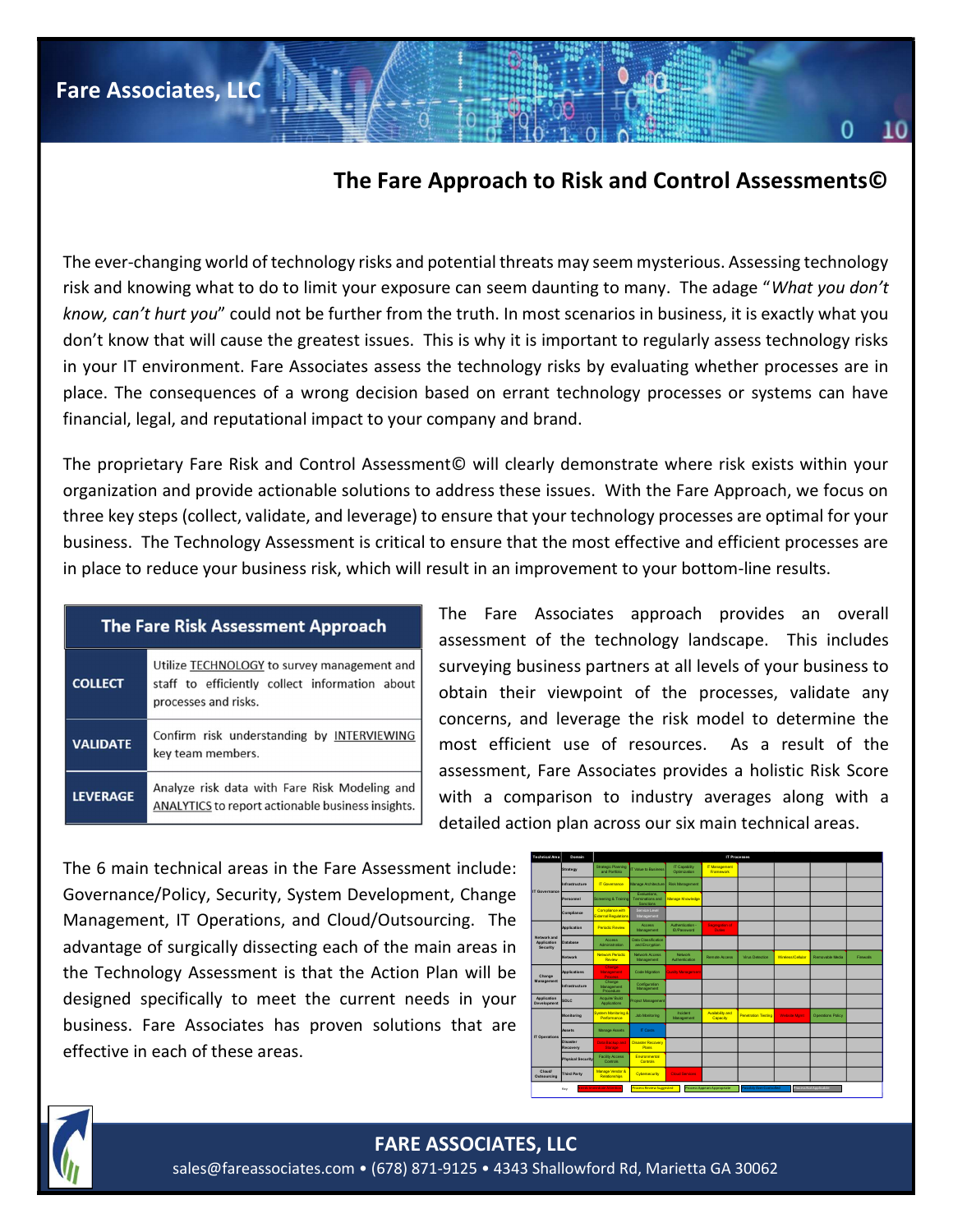Examples of risk that could be identified through the Fare Technology Assessment include:

- Governance/Policy Lack of Compliance with External Regulations leading to penalties and prosecution
- Security Firewall vulnerabilities leading to unauthorized access and breach of network
- System Development Weak data Conversion processes leading to inaccurate output and reporting
- Change Management Inaccurate configuration leading to unstable platforms and applications
- IT Operations Inefficient processes leading to wasteful spending
- Cloud/Outsourcing Lack of cybersecurity process leading to brand exposure



The high-level summary can be drilled down into each IT process. At this level, one can evaluate the current risk level, risk tolerance level, and projected risk level in one or two years in the future given the action plans that are currently in place. These indications will help management determine if they are doing enough to reduce risk. Regulations can also be scored as indicators for compliance controls. The Fare Risk Assessment uses compliance as another risk target. If compliance to particular

regulations is a concern, a deeper analysis can be performed for those controls to ensure that there are properly designed and effective.

In addition to identifying high risk areas that could be damaging and costly to your business, the Fare approach also includes a review of risks that are potentially too low and overcontrolled, which is costly in terms of effort within your business. At Fare Associates, we recommend a Technology Assessment be performed annually to receive an updated Risk Evaluation so your business can understand how the everchanging risk environment has affected them.

Your company will never have all risks mitigated, but with the Fare Associates Technology Risk Assessment, you can feel more confident knowing that you understand your risk environment and be better poised to prioritize spend and effort to maximize results.

Feel the Fare Associates difference today with our Risk and Control Assessment©